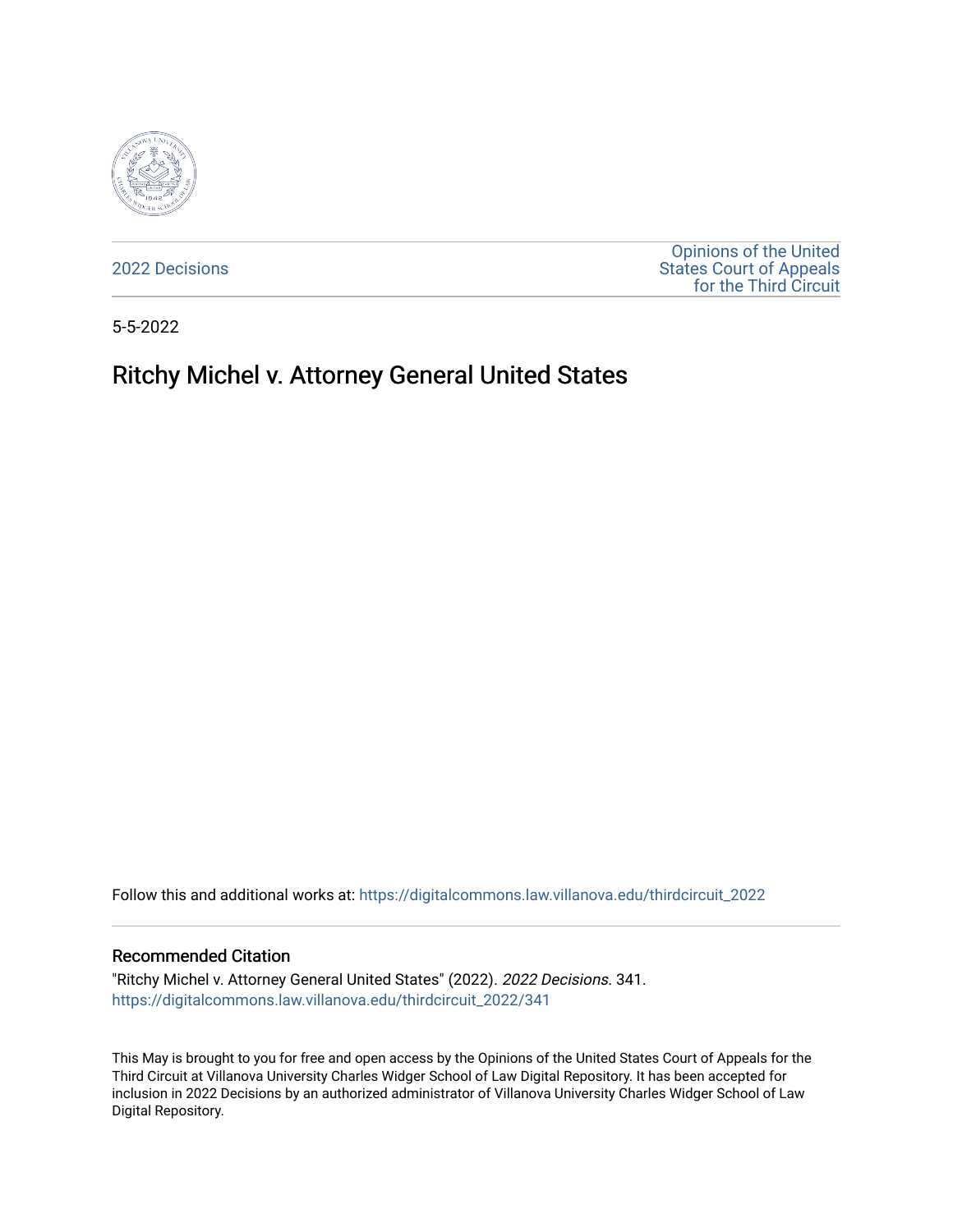## **NOT PRECEDENTIAL**

## UNITED STATES COURT OF APPEALS FOR THE THIRD CIRCUIT

\_\_\_\_\_\_\_\_\_\_\_

No. 21-1649 \_\_\_\_\_\_\_\_\_\_\_

RITCHY EMMANUEL MICHEL, Petitioner

v.

ATTORNEY GENERAL UNITED STATES OF AMERICA

\_\_\_\_\_\_\_\_\_\_\_\_\_\_\_\_\_\_\_\_\_\_\_

On Petition for Review of an Order of the Board of Immigration Appeals (A066-876-868) (U.S. Immigration Judge: Kuyomars Q. Golparvar) \_\_\_\_\_\_\_\_\_\_\_\_\_\_

Submitted Pursuant to Third Circuit L.A.R. 34.1(a) February 8, 2022

Before: GREENAWAY, JR., SCIRICA, and COWEN , *Circuit Judges*.

(Filed: May 5, 2022)

The Honorable Robert E. Cowen participated in the decision in this case. Judge Cowen assumed inactive status on April 1, 2022 after the submission date, but before the filing of the opinion. This opinion is filed by a quorum of the panel pursuant to 28 U.S.C. § 46(d) and Third Circuit I.O.P. Chapter 12.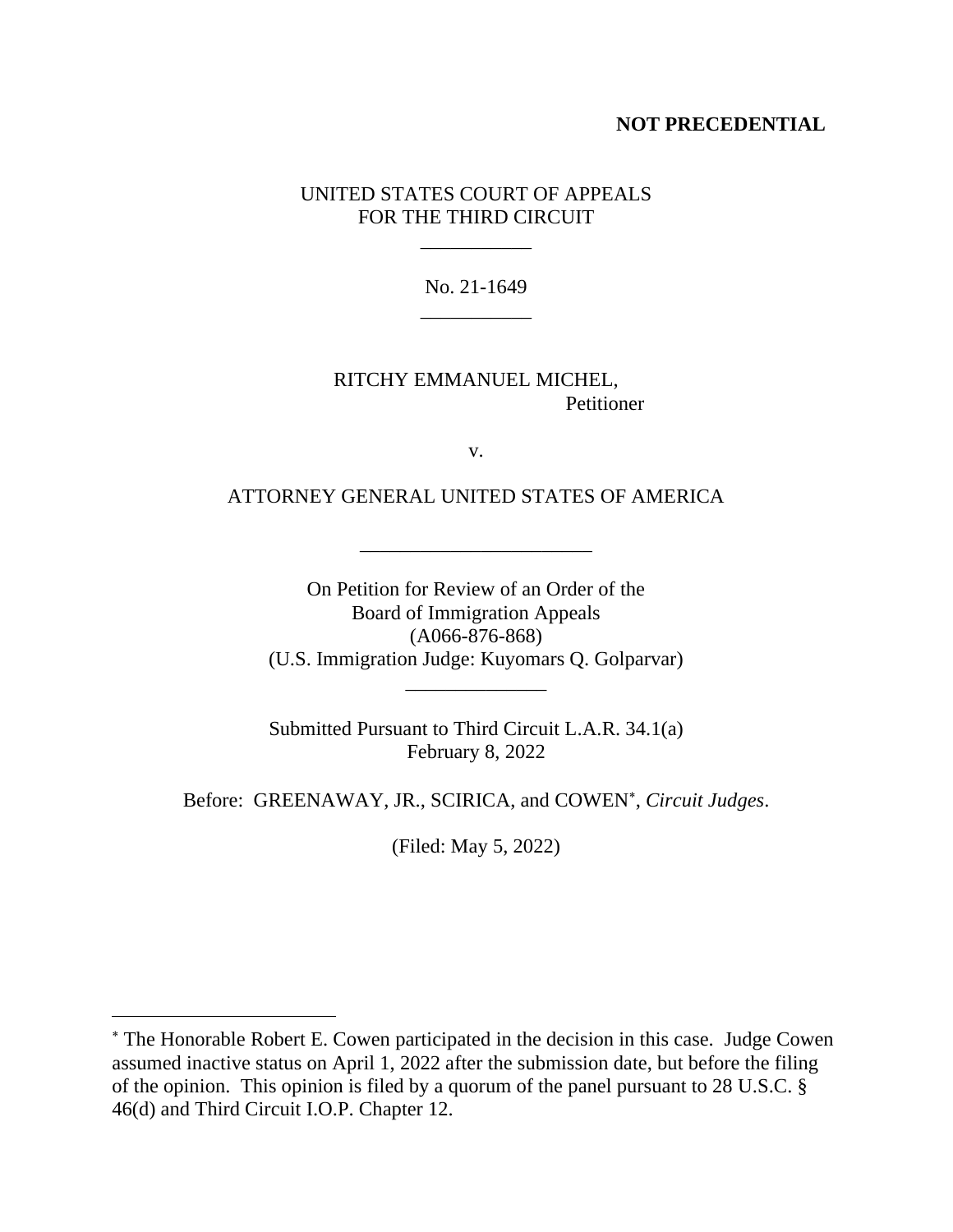# OPINION \_\_\_\_\_\_\_\_\_\_\_\_\_\_\_\_

\_\_\_\_\_\_\_\_\_\_\_\_\_\_\_\_

### **SCIRICA**, *Circuit Judge*

Petitioner Ritchy Michel seeks review of the Board of Immigration Appeals' ("BIA") decision affirming the Immigration Judge's ("IJ") decision, which found Michel removable under 8 U.S.C. § 1227(a)(2)(E)(ii) as an alien who violated a protection from abuse order. We will deny the petition.

I.

Michel is a native and citizen of Haiti who was admitted to the United States as a lawful permanent resident in September 2019. Michel's spouse is a U.S. citizen. Prior to his placement into removal proceedings, Michel and his family resided in Harrisburg, Pennsylvania.

On February 2, 2020, Michel was arrested and charged with simple assault against his wife. The criminal complaint included an affidavit of probable cause sworn by the responding police officer, stating that on February 2, 2020, the officer observed swelling and discoloration in Michel's wife's left eye, and the officer was told by Michel's wife that Michel had punched her in the eye. Michel later pleaded guilty to simple assault and

This disposition is not an opinion of the full Court and pursuant to I.O.P. 5.7 does not constitute binding precedent.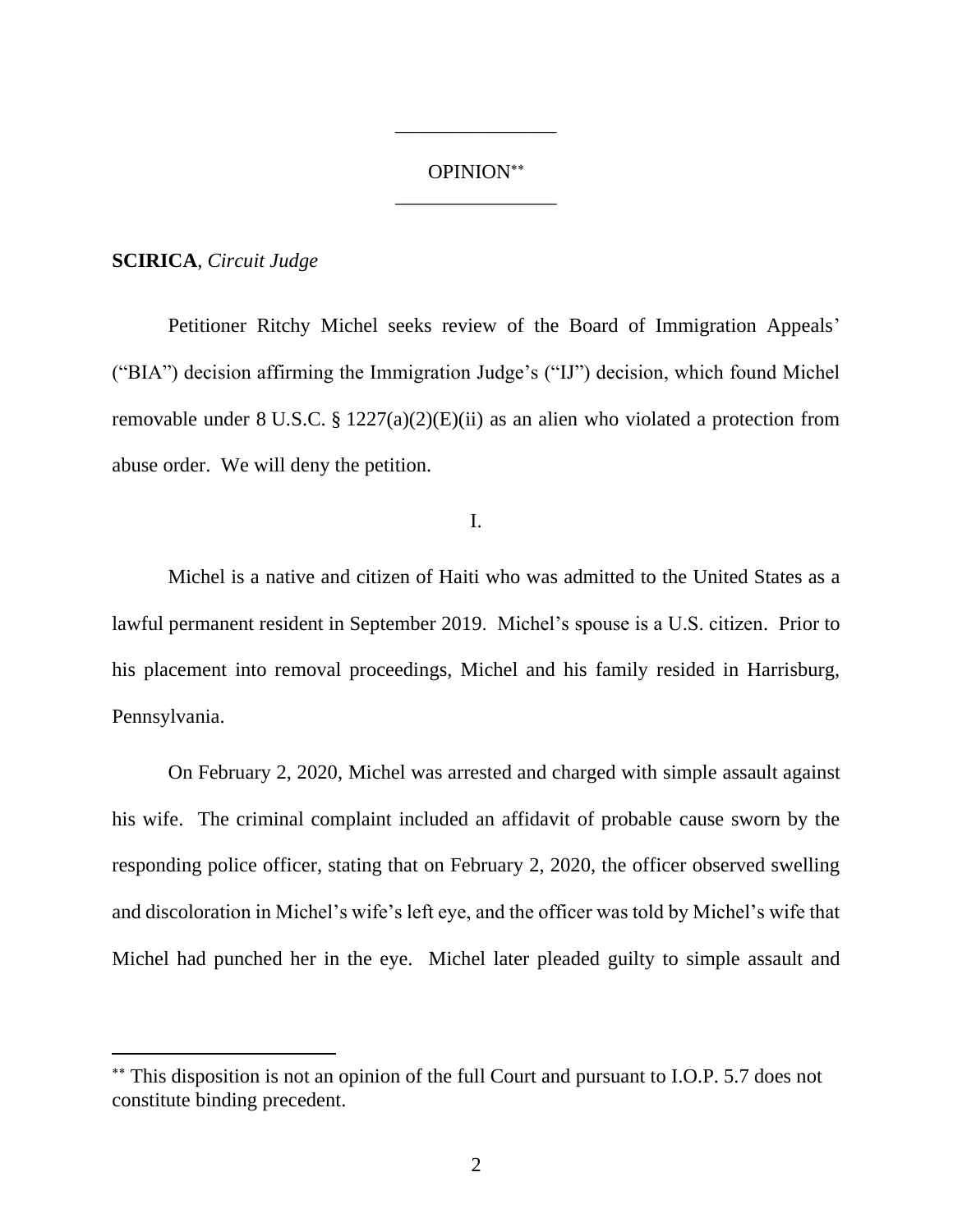harassment and was sentenced to three days' imprisonment.

As a result of this incident, Michel's wife sought, and was granted, a temporary protection from abuse order against Michel. In her petition for the protection order, she stated that, "[Michel] punched me in my eye. He is always controlling. When I talk on my phone, it's a problem for him. He's broken my phone before. On Sunday, he was arrested and charged with Simple Assault." AR 153. The Court of Common Pleas of Dauphin County issued a final protection order (the "PFA") on February 12, 2020. The PFA directed Michel not to "abuse, harass, stalk, threaten, or attempt or threaten to use physical force against" his wife. AR 145.

On February 24, 2020, Michel's wife called the police and told them that Michel had forcibly taken her phone away from her. She also told the police that after getting her phone back and going to her car, Michel followed her and yelled at her to give him her phone. When she refused, Michel banged on the window and threatened that he would break the window and "give her a reason to call the police." AR 139.

The police filed a criminal complaint against Michel, charging him with Indirect Criminal Contempt for violation of the PFA. Michel was arrested for this violation, and on March 11, 2020, he pleaded guilty to Indirect Criminal Contempt in violation of 23 Pa. Cons. Stat. § 6114(a). Michel was sentenced to two weeks to four months' imprisonment, fined \$300, and directed to complete batterer's counseling.

Following his sentencing in the Pennsylvania Court of Common Pleas, the Department of Homeland Security ("DHS") initiated removal proceedings by filing a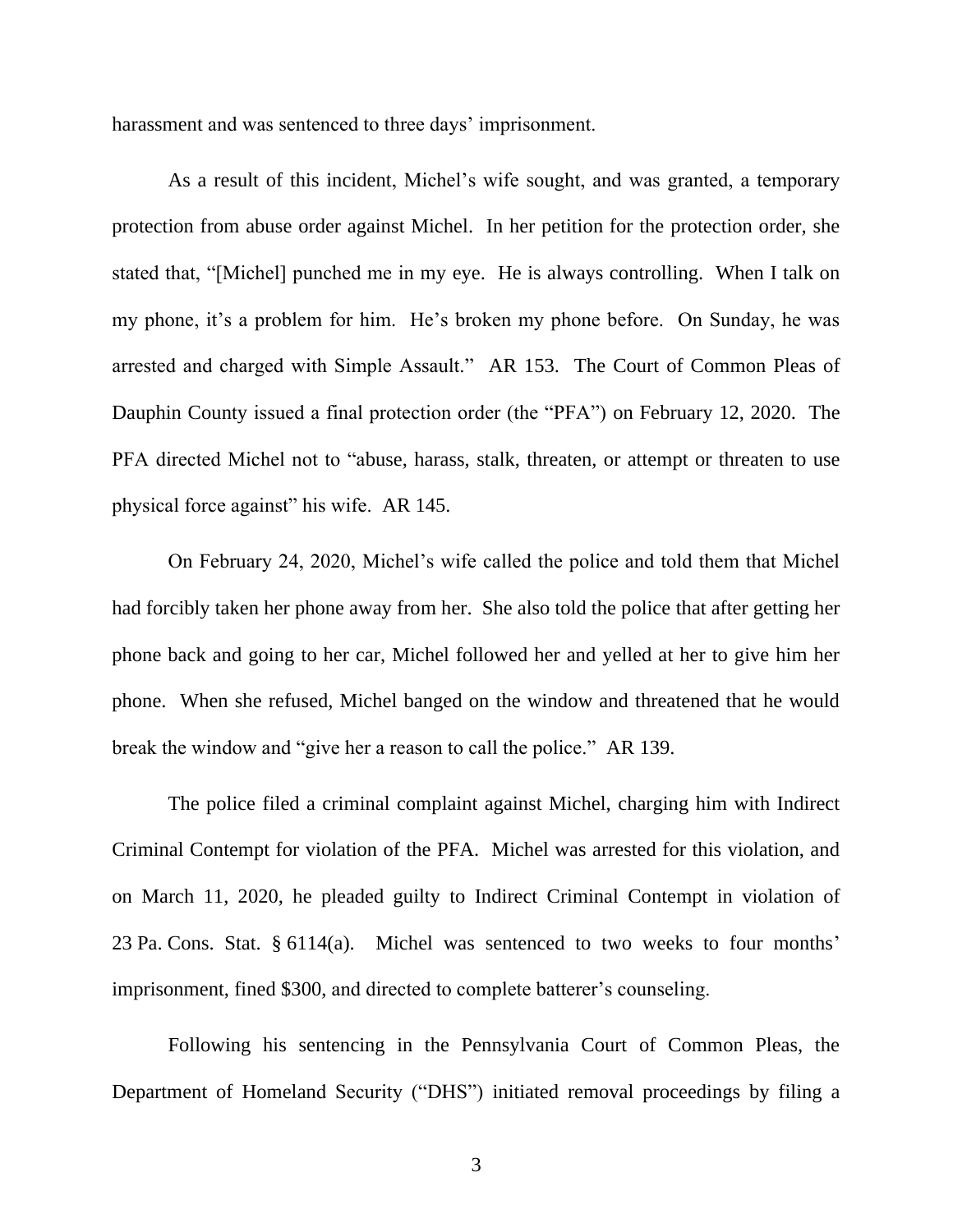Notice to Appear ("NTA"). The NTA charged Michel as being subject to removal from the United States under 8 U.S.C. § 1227(a)(2)(E)(ii), as an alien who violated a protection from abuse order issued to protect a victim from credible threats of violence, repeated harassment, or bodily injury.

Michel moved to terminate the proceedings, claiming "the evidence of record is insufficient to sustain the charge of removal" under  $8 \text{ U.S.C. } §\ 1227(a)(2)(E)(ii)$ . AR 115– 22. On August 13, 2020, the IJ denied Michel's motion to terminate, finding that the agency's evidence was sufficient to establish that Michel was removable under § 1227(a)(2)(E)(ii). At a subsequent hearing, Michel requested voluntary departure. On August 20, 2020, the IJ issued an oral decision finding Michel removable as charged and denying Michel's request for voluntary departure.

Michel filed a timely appeal with the BIA, contending the IJ erred in finding him removable under § 1227(a)(2)(E)(ii). On March 16, 2021, the BIA dismissed Michel's appeal. The BIA determined that the agency's evidence was sufficient to establish that Michel's conduct violated  $\S$  1227(a)(2)(E)(ii). The BIA also found the Immigration Judge's analysis "thorough and well-reasoned." AR 5. Finally, the BIA noted that Michel did not challenge the denial of his request for voluntary departure, and therefore deemed the issue waived. This appeal followed.

 $II.<sup>1</sup>$ 

<sup>&</sup>lt;sup>1</sup> The BIA had appellate jurisdiction over an immigration judge's decisions in removal proceedings under 8 C.F.R. §§ 1003.1(b) and 1240.14. We have jurisdiction over final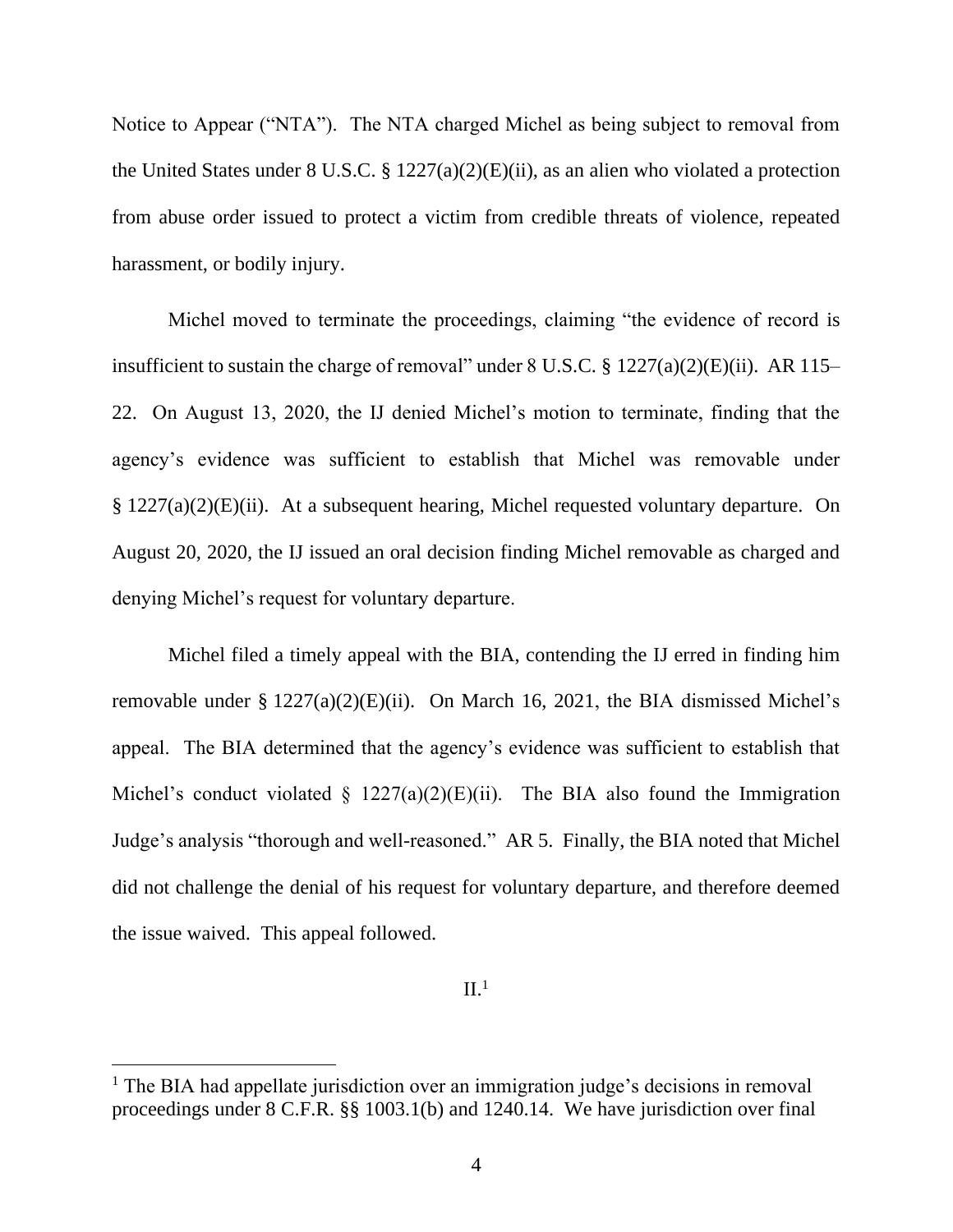Where, as here, "the 'BIA's opinion directly states that the BIA is deferring to the IJ, or invokes specific aspects of the IJ's analysis and factfinding in support of the BIA's conclusions,' we review both decisions." *Uddin v. Att'y Gen*., 870 F.3d 282, 289 (3d Cir. 2017) (quoting *Oliva-Ramos v. Att'y Gen.*, 694 F.3d 259, 270 (3d Cir. 2012)). We review questions of law de novo, "including the BIA's interpretation of the INA, subject to the deference dictated by *Chevron, U.S.A., Inc., v. Natural Res. Def. Council, Inc.*, 467 U.S. 837 (1984)." *Mondragon-Gonzalez v. Att'y Gen.*, 884 F.3d 155, 158 (3d Cir. 2018). We review the agency's factual findings under the "highly deferential" substantial-evidence standard: "The agency's 'findings of fact are conclusive unless any reasonable adjudicator would be compelled to conclude to the contrary.'" *Nasrallah v. Barr*, 140 S. Ct. 1683, 1692 (2020) (quoting 8 U.S.C. § 1252(b)(4)(B)).

Under 8 U.S.C. §  $1227(a)(2)(E)(ii)$ , an alien who violates a protection from abuse order is removable. Specifically, 8 U.S.C. § 1227(a)(2)(E)(ii) provides:

Any alien who at any time after admission is enjoined under a protection order issued by a court and whom the court determines has engaged in conduct that violates the portion of a protection order that involves protection against credible threats of violence, repeated harassment, or bodily injury to the person or persons for whom the protection order was issued is deportable. For purposes of this clause, the term "protection order" means any injunction issued for the purpose of preventing violent or threatening acts of domestic violence, including temporary or final orders issued by civil or criminal courts (other than support or child custody orders or provisions) whether obtained by filing an independent action or as a pendente lite order in another proceeding.

orders of removal under 8 U.S.C. § 1252(a)(1). This appeal was timely filed within 30 days of the final order of removal. 8 U.S.C. 1252(b)(1). Venue is also proper in our court because Michel's removal proceedings were completed in York, Pennsylvania. 8 U.S.C. § 1252(b)(2).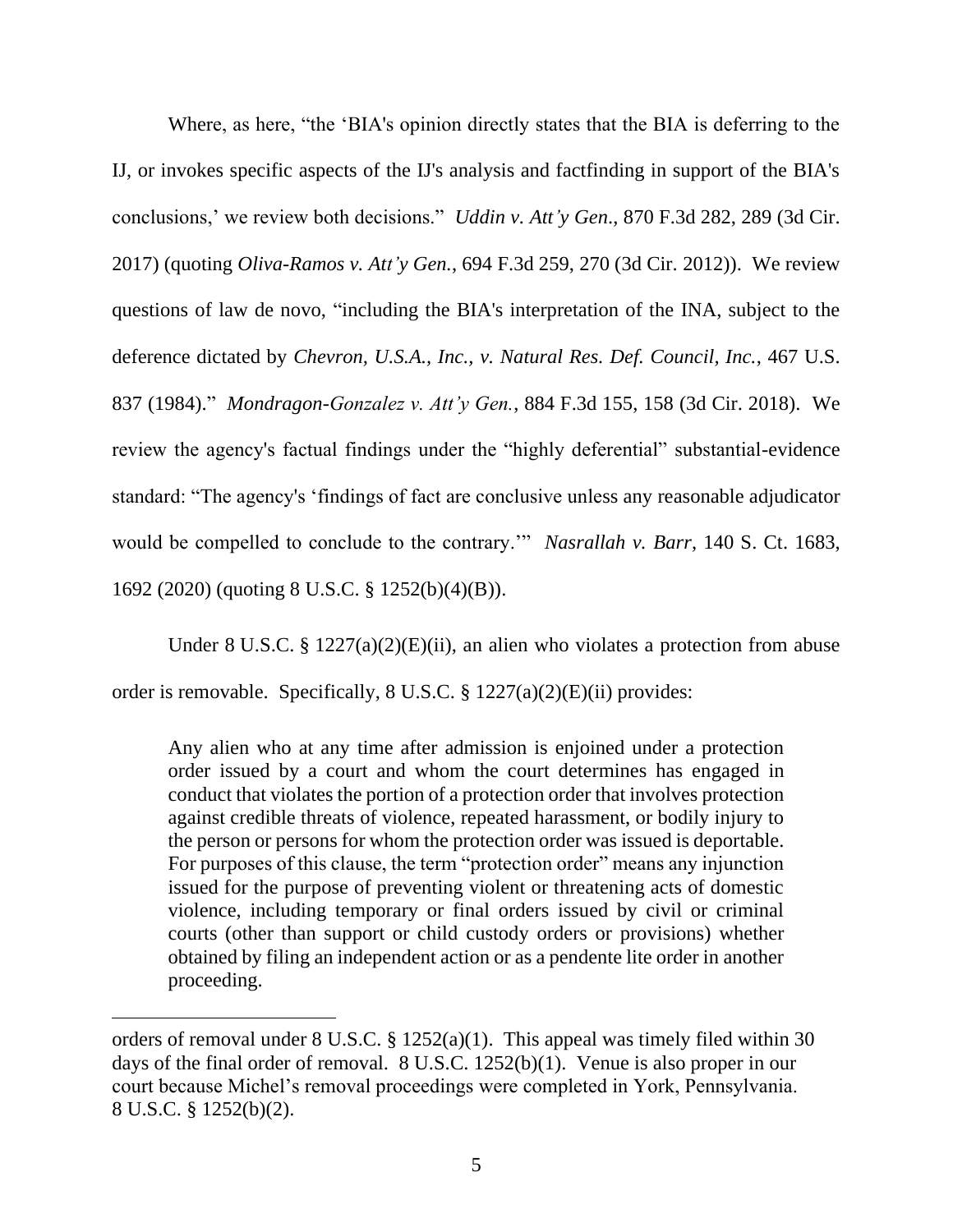For an alien to be deportable under this provision, three elements must be satisfied: " $(1)$  there must have been a protection order entered by a court against the alien;  $(2)$  at least one portion of that order must have involved protection against a credible threat of violence, repeated harassment, or bodily injury; and (3) 'a court must have determined that the alien engaged in conduct that violated that portion.'" *Sunuwar v. Att'y Gen.*, 989 F.3d 239, 247–48 (3d Cir. 2021) (quoting *Rodriguez v. Sessions*, 876 F.3d 280, 284–85 (7th Cir. 2017)). The DHS bears the burden of proving removability "by clear and convincing evidence" and "[n]o decision on deportability shall be valid unless it is based upon reasonable, substantial, and probative evidence." 8 U.S.C. § 1229a(c)(3)(A). "Only if [DHS] satisfies this burden, based on evidence presented at a hearing, may the immigration judge issue an order authorizing removal." *Duvall v. Att'y Gen.*, 436 F.3d 382, 388 (3d Cir. 2006).

Here, the evidence presented at Michel's hearing demonstrates all three elements of (E)(ii) are satisfied.

*First*, Michel does not dispute that the PFA entered by the Court of Common Pleas of Dauphin County on February 12, 2020, was a valid protection order.

*Second*, a portion of the PFA involved protecting Michel's wife from a credible threat of violence, repeated harassment, or bodily injury. Even a straightforward no-contact order involves protection against violence because "the primary purpose of a no-contact order is to protect the victims of domestic abuse by the offender. In other words,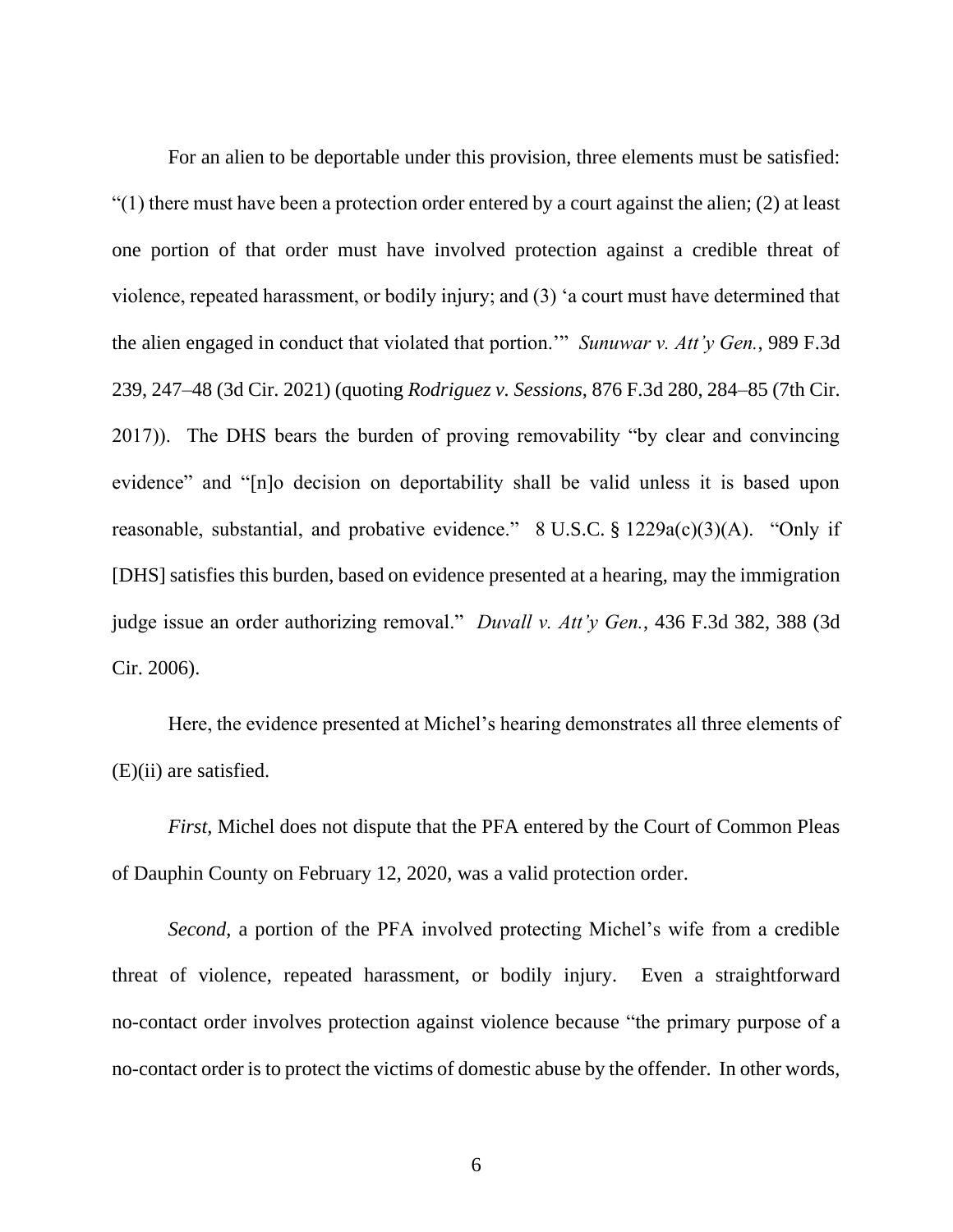the offender is ordered not to have any contact so that the victims will not be victimized again." *In re Strydom*, 25 I. & N. Dec. 507, 510 (B.I.A. 2011); *Sunawar*, 989 F.3d at 248. Here, the PFA was even more extensive than a no-contact provision and specifically ordered Michel not to "abuse, harass, stalk, threaten, or attempt or threaten to use physical force against" his wife. AR 145. For this reason, the IJ and BIA properly found that a portion of the PFA issued against Michel involved protection against credible threats of violence, repeated harassment, or bodily injury.

*Third*, the Pennsylvania Court of Common Pleas determined that Michel engaged in conduct that violated the portion of the PFA designed to protect Michel's wife from credible threats of violence, repeated harassment, or bodily injury. To satisfy this element, there is no requirement that the alien actually engage in violent conduct. *See Sunuwar*, 989 F.3d at 248 (explaining that such a requirement "clashes with the language of the statute."). Instead, the relevant inquiry is whether the alien's conduct violated the portion of the PFA designed to prevent violent conduct. *Id.* Indeed, even an alien's benign conduct may violate the portion of a protection order designed to prevent violent conduct. *See id*. (holding that an alien was removable under (E)(ii) because he sent non–threatening letters to his spouse in violation of a no-contact order designed to prevent domestic violence).

In considering the third element, an agency may consider all "probative and reliable evidence" regarding what the court has determined about the alien's violation of the protection order. *Id.* (quoting *In re Obshatko*, 27 I. & N. 173, 176–77 (B.I.A 2017)). Such evidence may fairly include the criminal complaint, affidavit of probable cause, and other